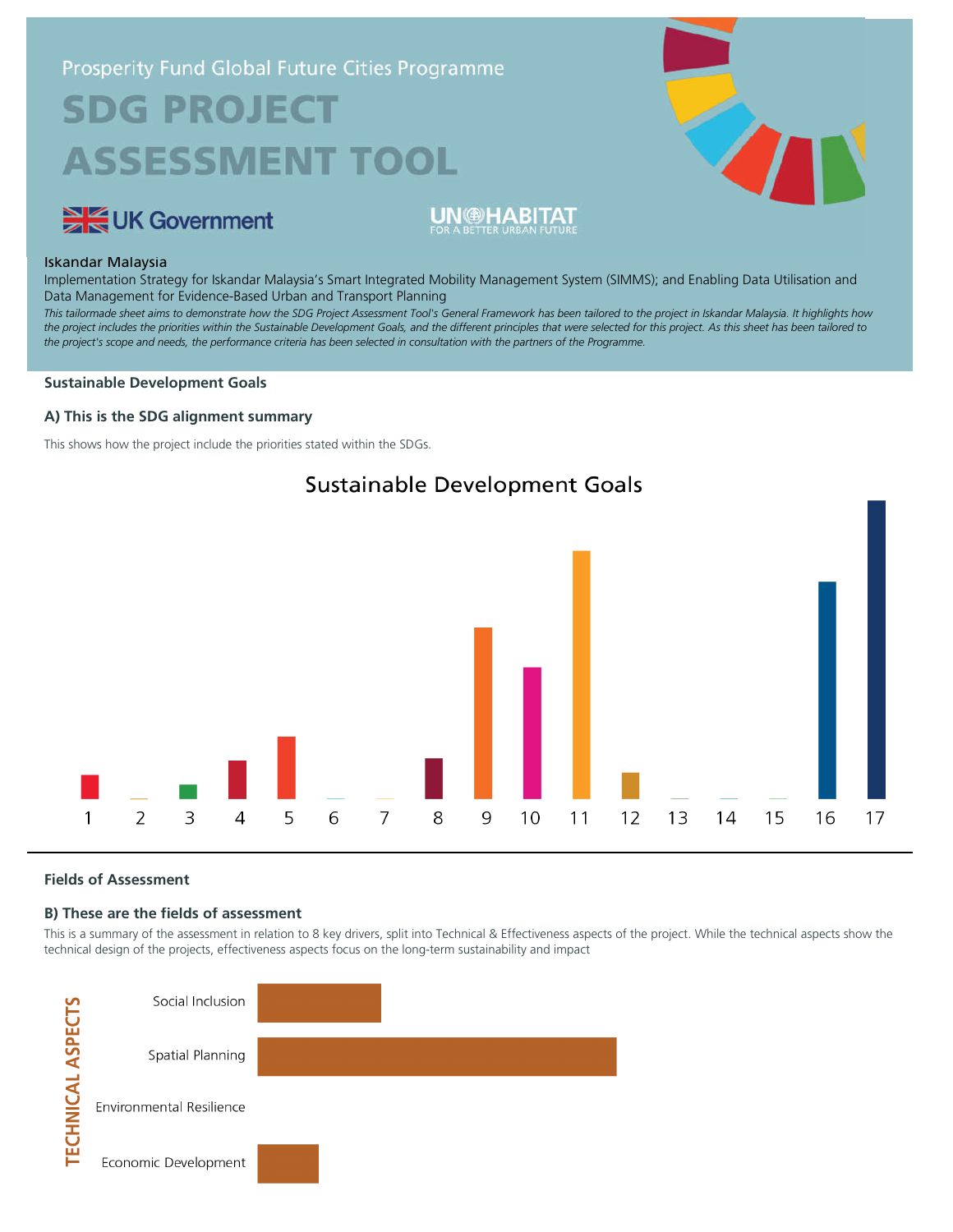

## **Selected Performance Criteria**

This is a list of all selected performance criteria. Note that caveats/comments/amendments have been included in the internal version of this document to some performance criteria in accordance with the nature of the project and the participatory discussions with the city authorities and delivery partners.

|    | <b>Ref Sustainability Principle</b>                                                                                                                                                                                              |     | Ref Performance Criteria                                                                                                                                                                                                                                                                           |
|----|----------------------------------------------------------------------------------------------------------------------------------------------------------------------------------------------------------------------------------|-----|----------------------------------------------------------------------------------------------------------------------------------------------------------------------------------------------------------------------------------------------------------------------------------------------------|
|    | Key Driver: Social Inclusion                                                                                                                                                                                                     |     |                                                                                                                                                                                                                                                                                                    |
| 5  | Ensuring representativeness in datasets facilitates policy<br>making for improving the conditions of all                                                                                                                         | 5.1 | The project is based on stakeholder and beneficiary mapping that examines how data may<br>be generated and used by different groups.                                                                                                                                                               |
|    |                                                                                                                                                                                                                                  |     | 5.2 The project provides access to managed, transparent and intelligible data sets, where the<br>data is disaggregated and personalised (for example, according to age, sex, race, disability,<br>economic status etc).                                                                            |
| 6  | The inclusive design of urban services ensures accessibility<br>for vulnerable groups                                                                                                                                            | 6.1 | The project is based on a background assessment that identifies the needs of vulnerable<br>and disadvantaged groups, including women, children, the elderly, people with disabilities,                                                                                                             |
|    |                                                                                                                                                                                                                                  |     | 6.2 The project contains a holistic strategy for social inclusion of vulnerable groups.                                                                                                                                                                                                            |
|    |                                                                                                                                                                                                                                  |     | 6.3 The project enhances accessibility for people with special needs, including but not limited<br>to those who are physically, visually, and/or hearing-impaired, as well as those with<br>temporary disabilities and the elderly.                                                                |
|    |                                                                                                                                                                                                                                  |     | 6.4 The project is gender-sensitive by ensuring women's access, preferences, special needs,<br>safety and security.                                                                                                                                                                                |
|    |                                                                                                                                                                                                                                  |     | 6.5 The project is sensitive to the needs and circumstances of diverse cultural groups including<br>migrants and indigenous peoples.                                                                                                                                                               |
|    |                                                                                                                                                                                                                                  | 6.6 | The project is sensitive to the needs and circumstances of diverse age groups, including<br>the elderly, youth, and children.                                                                                                                                                                      |
|    | Key Driver: Spatial Planning                                                                                                                                                                                                     |     |                                                                                                                                                                                                                                                                                                    |
| 8  | Supply and distribution of urban services and mobility<br>ensures equitable distribution of benefits and easy access<br>for all                                                                                                  | 8.1 | The project is based on a background assessment of the distribution, design, quality and<br>accessibility of urban services (e.g. basic services, mobility systems, social facilities and<br>public space).                                                                                        |
|    |                                                                                                                                                                                                                                  |     | 8.2 The project contains a spatial assessment, mapping current and future flows and modes of<br>transport, with particular attention to areas of lower socioeconomic status or near public<br>services.                                                                                            |
|    |                                                                                                                                                                                                                                  |     | 8.5 The project uses smart technologies to help design and deliver urban services to all<br>residents. It considers how barriers to technology may affect how vulnerable groups can<br>access services.                                                                                            |
|    |                                                                                                                                                                                                                                  |     | 8.6 The project plans for upgrading, maintenance and management of existing urban services,<br>rather than duplicating such services.                                                                                                                                                              |
| 9  | Affordable and reliable public transport reduces cost<br>burdens for all                                                                                                                                                         | 9.1 | The project includes a background assessment of the existing (public) transport system and<br>its conditions, including how it serves vulnerable or marginalised groups.                                                                                                                           |
|    |                                                                                                                                                                                                                                  | 9.3 | The project uses innovative technologies to improve cost efficiency and reliability of the<br>transport systems, for example by using real-time data on use and performance.                                                                                                                       |
| 12 | Integrated urban planning and design at different scales<br>(neighbourhood, city, region) and across different sectors<br>(transportation, infrastructure, land use, etc.) ensures<br>consistency and positive catalytic effects |     | 12.1 The project is based on a spatial assessment of the existing urban conditions, dynamics<br>and opportunities across different urban scales (neighbourhood, city-municipal, city-<br>region, metropolitan, and national scale) and sectors (e.g. transportation, infrastructure,<br>land use). |
|    |                                                                                                                                                                                                                                  |     | 12.2 The project uses data gathering and/or assessments in the design of all aspects of the<br>intervention.                                                                                                                                                                                       |
|    |                                                                                                                                                                                                                                  |     | 12.3 The project considers how it relates to other interventions including plans, projects, and<br>strategies, in order to build on synergies and avoid overlap.                                                                                                                                   |
|    |                                                                                                                                                                                                                                  |     | 12.5 The project contributes to the creation of a georeferenced information platform (such as<br>GIS), and helps define rules and processes for data sharing between government bodies.                                                                                                            |
|    |                                                                                                                                                                                                                                  |     | 12.6 (If relevant) The project considers opportunities for future replicability and/or scalability.                                                                                                                                                                                                |
| 15 | Transit-oriented development increases access to<br>residential and commercial land uses while reducing the                                                                                                                      |     | 15.1 The project is based on a background assessment of mass transit and mobility services,<br>including the location of residential, social and commercial land uses.                                                                                                                             |
|    |                                                                                                                                                                                                                                  |     |                                                                                                                                                                                                                                                                                                    |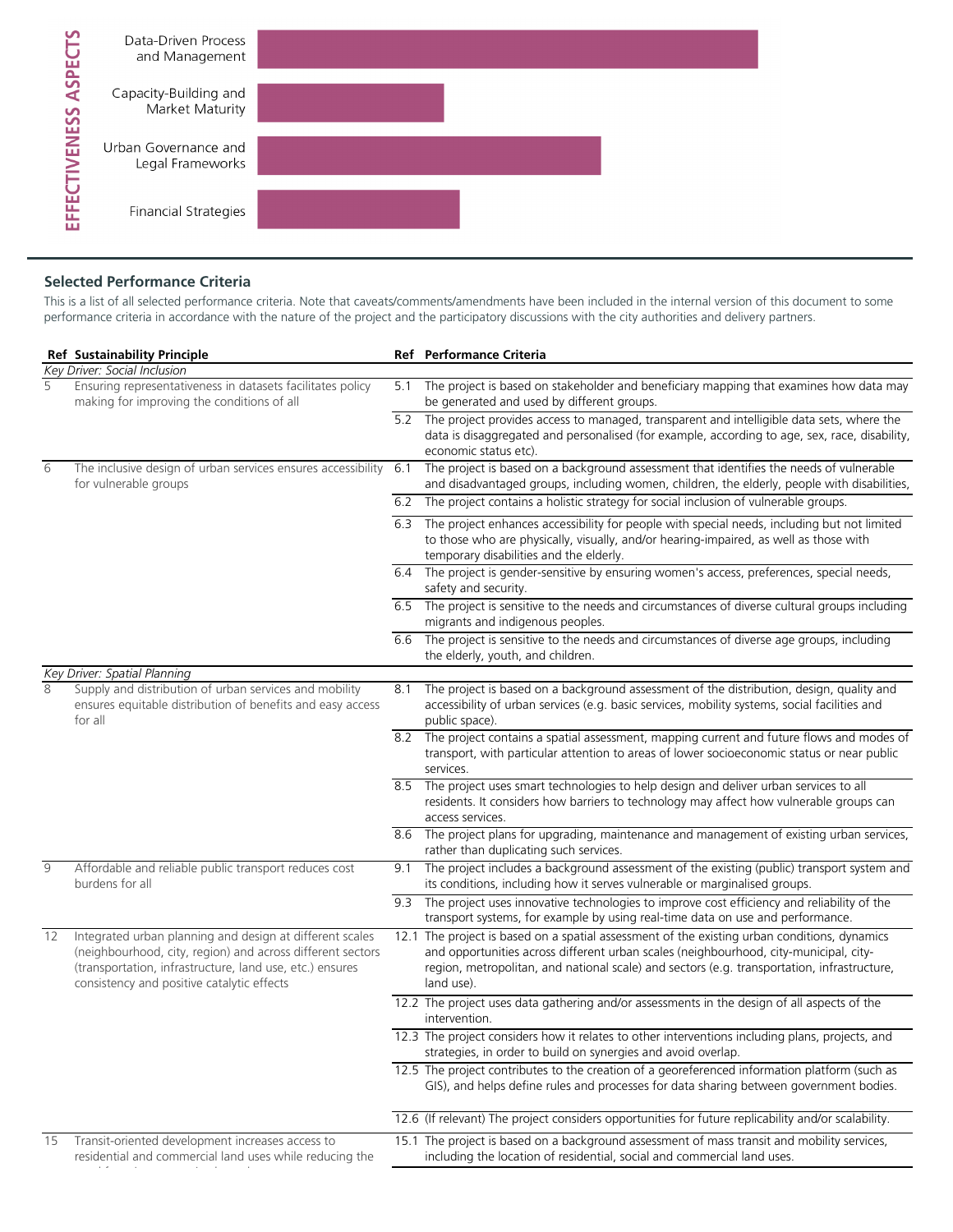|    | need for private motorized travel                                                                                 | 15.2 The project considers how integrated land use planning and transport planning will reduce<br>the use of private vehicles.                                                                                                                                                     |
|----|-------------------------------------------------------------------------------------------------------------------|------------------------------------------------------------------------------------------------------------------------------------------------------------------------------------------------------------------------------------------------------------------------------------|
|    |                                                                                                                   | 15.3 The project improves accessibility for all, including for vulnerable and marginalised groups,                                                                                                                                                                                 |
|    |                                                                                                                   | and access to and from public services.                                                                                                                                                                                                                                            |
|    |                                                                                                                   | 15.4 The project contains advocacy and awareness campaigns to stimulate the use of<br>sustainable transport modes over private, motorized transport.                                                                                                                               |
| 17 | Integrated planning and equal distribution of urban<br>services with an adequate capacity helps to meet current   | 17.1 The project is based on an assessment of existing urban services capacity, taking into<br>account current and future population needs.                                                                                                                                        |
|    | and future population demands efficiently and ensuring<br>inclusivity                                             | 17.2 The project uses data to assess the spatial distribution, levels of access, and use of urban<br>services by different groups, including women, youth, and vulnerable and marginalised<br>communities.                                                                         |
|    |                                                                                                                   | 17.4 The project encourages integrated planning of urban services and infrastructure, factoring<br>in land use planning and multiple forms of infrastructure and services.                                                                                                         |
| 18 | Multi-modal mobility systems improve ease of access and<br>efficiency of movement within urban environments       | 18.1 The project is based on an assessment of how different transport systems interact and<br>connect, and identifies current and future areas and priorities for improvement.                                                                                                     |
|    |                                                                                                                   | 18.2 The project identifies ways to integrate different transport modes, including public,<br>private, and non-motorised forms, as well as public (formal) and private (informal) modes.                                                                                           |
|    |                                                                                                                   | 18.3 The project ensures that different modes of transport connect and complement each other<br>to increase overall reach and quality of the network, considering factors including                                                                                                |
|    |                                                                                                                   | 18.4 The project includes an integrated mobility strategy that aligns to the city, metropolitan,<br>regional and national mobility networks and relevant strategies.                                                                                                               |
|    |                                                                                                                   | 18.5 The project addresses existing gaps between different transport networks and modes to<br>improve the overall system.                                                                                                                                                          |
|    | Key Driver: Economic Development                                                                                  |                                                                                                                                                                                                                                                                                    |
| 31 | Capitalizing agglomeration benefits and economies of<br>scale help increase efficiency and attract new businesses | 31.1 The project is based on a background assessment of existing and potential economic<br>clusters and economic activities in the city.                                                                                                                                           |
|    |                                                                                                                   | 31.2 The project identifies and promotes open economic data sharing across city, regional and<br>national levels.                                                                                                                                                                  |
| 32 | Prioritizing access and spatially equitable distribution of<br>jobs and businesses attracts diverse human capital | 32.1 The project includes an assessment on the labour market, including distribution of formal<br>and informal jobs, and their relationship to transport and residential areas.                                                                                                    |
|    |                                                                                                                   | 32.2 The project contributes to increased accessibility to jobs, commercial uses, and pubic<br>services.                                                                                                                                                                           |
|    | Key Driver: Data-Driven Process and Management                                                                    |                                                                                                                                                                                                                                                                                    |
| 34 | Incentives to promote behavioural shifts increase the use<br>and provision of alternative, sustainable modes of   | 34.1 The project is based on a comprehensive background assessment considering the reasons<br>for transport choices and behaviour.                                                                                                                                                 |
|    | transport                                                                                                         | 34.2 The project uses an assessment of existing transport services (including performance,<br>availability, reliability, affordability, and quality) to understand user behaviour.                                                                                                 |
|    |                                                                                                                   | 34.5 The projects increases the attractiveness of sustainable modes of transport through<br>improved quality, comfort, accessibility, efficiency.                                                                                                                                  |
|    |                                                                                                                   | 34.7 The project uses smart technologies to create better transport systems (such as "Mobility<br>as a Service") and, where relevant, provide opportunities to integrate formal and informal<br>service providers.                                                                 |
|    |                                                                                                                   | 34.8 The project provides access to information about travel options to all, including<br>marginalised and vulnerable groups.                                                                                                                                                      |
|    |                                                                                                                   | 34.9 The project outlines a strategy to raise awareness among transport operators and users<br>about the importance and benefits of sustainable behaviour (e.g. through a coordinated<br>public relations campaign and city-wide events such as car-free days, etc.).              |
| 35 | efficient planning processes and resource management                                                              | Efficient data collection based on planning needs supports 35.1 The project is based on a background assessment to identify data gaps within the project<br>scope that are critical for the urban planning and management processes.                                               |
|    |                                                                                                                   | 35.2 The project establishes data collection strategies bases on an assessment of planning data<br>needs.                                                                                                                                                                          |
|    |                                                                                                                   | 35.3 The project delivers tools and applications that allow for efficient data collection and<br>management.                                                                                                                                                                       |
|    |                                                                                                                   | 35.4 The project delivers automated data collection systems and processes to enable real-time<br>monitoring of service delivery.                                                                                                                                                   |
|    |                                                                                                                   | 35.5 The project establishes mechanisms for requesting and accessing data, with clear response<br>times.                                                                                                                                                                           |
| 36 | Effective data management systems supports sustainable<br>planning processes                                      | 36.1 The project is based on a background assessment (within the project scope) of the local<br>government's current data framework, including omissions, redundancies, impediments<br>and alike, as well as the institutional and internal organisational arrangements, levels of |
|    |                                                                                                                   | capacity and available hard-and-software.                                                                                                                                                                                                                                          |
|    |                                                                                                                   | 36.2 The project establishes detailed policies and protocols for data sharing inside government,<br>including legal advice and safeguards for internal data disclosure, as well as actions to<br>mitigate risk aversion.                                                           |
|    |                                                                                                                   | 36.3 The project provides a detailed roadmap describing the participation process of the                                                                                                                                                                                           |
|    |                                                                                                                   | government and third party collaborators within the data framework, including best<br>practices recommendations (e.g. data update routines and quality control).                                                                                                                   |
|    |                                                                                                                   | 36.4 Partnerships are supported by specific publicly disclosed and detailed sets of guidelines for<br>collecting, preparing, publishing and updating data, as well as roles & responsibilities for<br>each partnership entity.                                                     |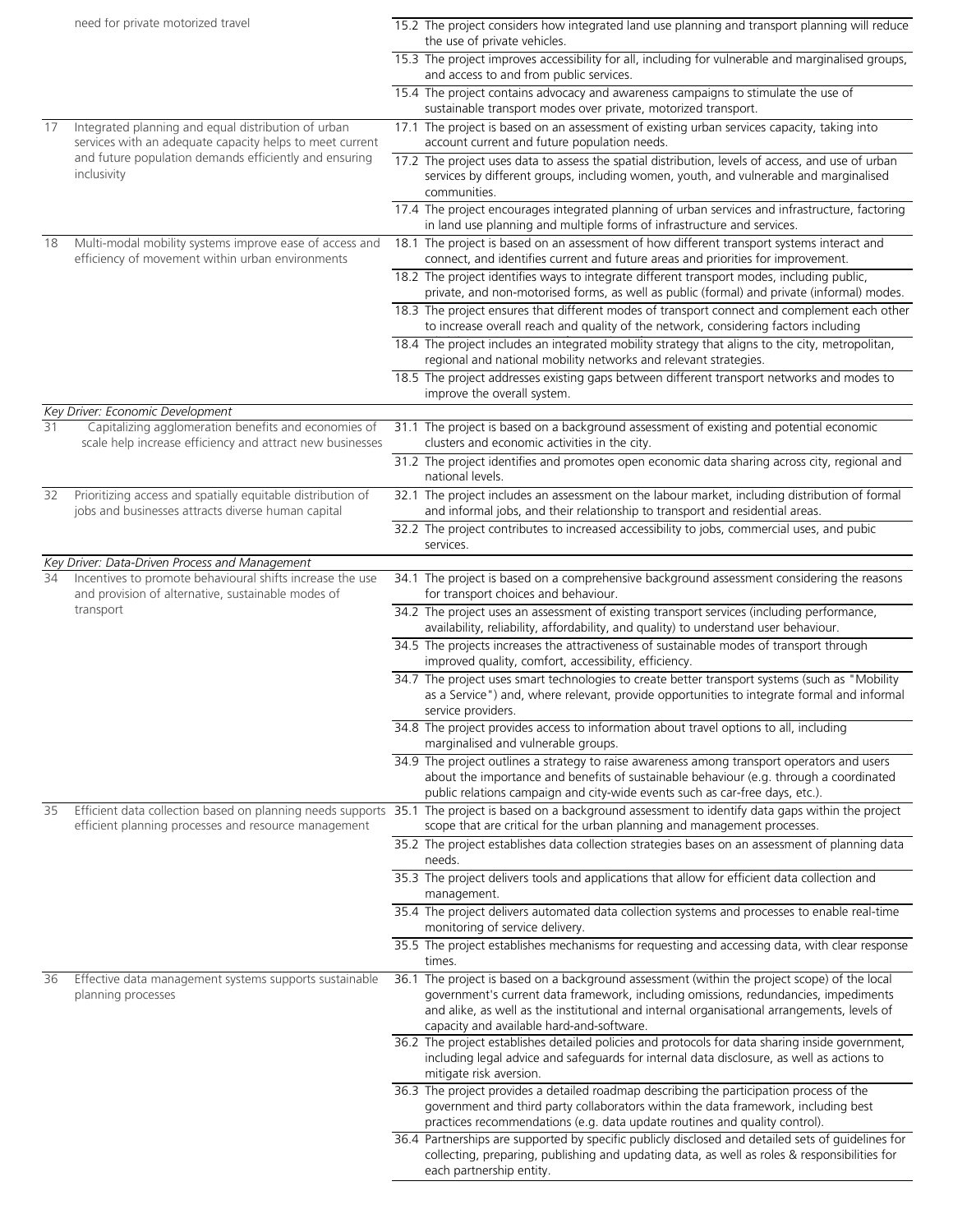|    |                                                                                                                                                                 | 36.5 The project explores the possibility for building collaborative and pluralist groups<br>(committees that involve municipality, civil society, academia, private sector) for evaluating                                                                                                                                                                                                                                  |
|----|-----------------------------------------------------------------------------------------------------------------------------------------------------------------|------------------------------------------------------------------------------------------------------------------------------------------------------------------------------------------------------------------------------------------------------------------------------------------------------------------------------------------------------------------------------------------------------------------------------|
|    |                                                                                                                                                                 | and validating data sources and data-related cooperation agreements.                                                                                                                                                                                                                                                                                                                                                         |
|    |                                                                                                                                                                 | 36.6 The project is in compliance with technological sovereignty and digital service standards,<br>attending to principles of interoperability, agility and usability, with particular attention to<br>prevention of dependency on suppliers (vendor lock-in).                                                                                                                                                               |
|    |                                                                                                                                                                 | 36.7 The project delivers a data custodianship framework, establishing policies and guidelines<br>for promoting best practices in data management accountability.                                                                                                                                                                                                                                                            |
|    |                                                                                                                                                                 | 36.8 The project establishes indicators for assessing the quality and richness of data from each<br>data source.                                                                                                                                                                                                                                                                                                             |
| 37 | Efficient use of data supports evidence-based and<br>justifiable decision-making processes                                                                      | 37.1 The project contains a background assessment on data flows between stakeholders,<br>identifying gaps and barriers.                                                                                                                                                                                                                                                                                                      |
|    |                                                                                                                                                                 | 37.2 The project delivers a functional and operational framework for a centre (or similar) within<br>government focused on data science and intelligence that works across sectors.                                                                                                                                                                                                                                          |
|    |                                                                                                                                                                 | 37.3 The project builds and formalizes practices for integrating data analysis into decision-<br>making processes, taking into account relevant data sets.                                                                                                                                                                                                                                                                   |
| 38 | Monitoring and evaluation ensures long-term impact                                                                                                              | 38.1 The project includes a background assessment on data availability and requirements to<br>conduct impact assessments, as well as monitoring and evaluation beyond the programme<br>period.                                                                                                                                                                                                                               |
|    |                                                                                                                                                                 | 38.2 The project is subject to a comprehensive and unbiased social, economic, and<br>environmental impact assessment.                                                                                                                                                                                                                                                                                                        |
|    |                                                                                                                                                                 | 38.4 A comprehensive monitoring and evaluation strategy has been defined that responds to<br>the impact assessment and defines contingency measures beyond the programme period.                                                                                                                                                                                                                                             |
| 39 | Inclusive, transparent, continuous and meaningful<br>participation ensures that the needs and aspirations of the<br>community are addressed though the project. | 39.1 The background assessment identifies public, private, academia and civil society<br>stakeholders at city, regional and national level that are relevant to the project. The project<br>assesses how affected groups can be included and how to ensure a gender sensitive<br>approach.                                                                                                                                   |
|    |                                                                                                                                                                 | 39.2 The project builds on existing mechanisms to ensure community participation in urban<br>planning and management processes. If these mechanisms do not exist, capacity<br>development and recommendations are provided.                                                                                                                                                                                                  |
|    |                                                                                                                                                                 | 39.3 The participatory process includes all relevant stakeholders and ensures that the views of<br>marginalised and vulnerable groups are represented. The participatory process ensures a<br>gender sensitive approach. If indigenous people are affected by the project, prior informed<br>consent is ensured.                                                                                                             |
|    |                                                                                                                                                                 | 39.4 The participatory process is ongoing throughout the project lifecycle, starting from the<br>formulation stage onwards.                                                                                                                                                                                                                                                                                                  |
|    |                                                                                                                                                                 | 39.5 Stakeholders have opportunities to influence the project through a meaningful<br>participation process. The project targets the needs of the population.                                                                                                                                                                                                                                                                |
|    |                                                                                                                                                                 | 39.6 The project clearly communicates how participatory processes will be conducted. Relevant<br>information is provided regularly to stakeholders and affected communities on the project<br>development and outcomes of participatory engagements. Information is made available,<br>shared in a reasonable timeframe and channels have been provided for stakeholders to<br>submit their concerns or request information. |
|    |                                                                                                                                                                 | 39.7 The project uses data systems and civic technologies for public engagement.                                                                                                                                                                                                                                                                                                                                             |
| 40 | Key Driver: Capacity-Building and Market Maturity<br>stakeholders secures long-term implementation                                                              | Strong technical and professional capacity from all relevant 40.1 The project conducts a needs assessment (including skills, human resources, and<br>equipment) to understand the ability of partners to support project implementation and<br>ongoing maintenance.                                                                                                                                                          |
|    |                                                                                                                                                                 | 40.2 The background assessment identifies capacity gaps in all relevant partners and<br>stakeholders. This can include stakeholders within government at technical or leadership<br>level, and third parties such as the private sector, civil society and academia.                                                                                                                                                         |
|    |                                                                                                                                                                 | 40.3 The project assesses what technological and capacity gaps can be realistically addressed<br>through capacity development activities.                                                                                                                                                                                                                                                                                    |
|    |                                                                                                                                                                 | 40.4 The project proposes strategic capacity development activities that will support<br>implementation and sustainability.                                                                                                                                                                                                                                                                                                  |
|    |                                                                                                                                                                 | 40.5 The project develops institutional memory through support to mechanisms that document<br>project implementation and capacity development.                                                                                                                                                                                                                                                                               |
| 41 | Public relations and education campaigns gathers early<br>support and improves the likelihood of positive impact                                                | 41.1 The project has a coordinated public relations campaign, with structured messaging in<br>place to ensure information is reliably disseminated to the public.                                                                                                                                                                                                                                                            |
|    |                                                                                                                                                                 | 41.2 The project has an effective communication strategy to reach all stakeholders and<br>community groups during various phases of the project.                                                                                                                                                                                                                                                                             |
|    |                                                                                                                                                                 | 41.3 The project's communication methods address potentially exposed and/or threatened<br>individuals/communities using the appropriate linguistic and technological means for<br>disseminating knowledge effectively.                                                                                                                                                                                                       |
| 42 | Building local partnerships and drawing on local resources<br>and capacities facilitates sustainable project                                                    | 42.1 The project explores the opportunity to involve local partners in the execution and<br>maintenance of the project.                                                                                                                                                                                                                                                                                                      |
|    | implementation                                                                                                                                                  | 42.2 The project considers the involvement of local partners taking into account their level of<br>professional capacity.                                                                                                                                                                                                                                                                                                    |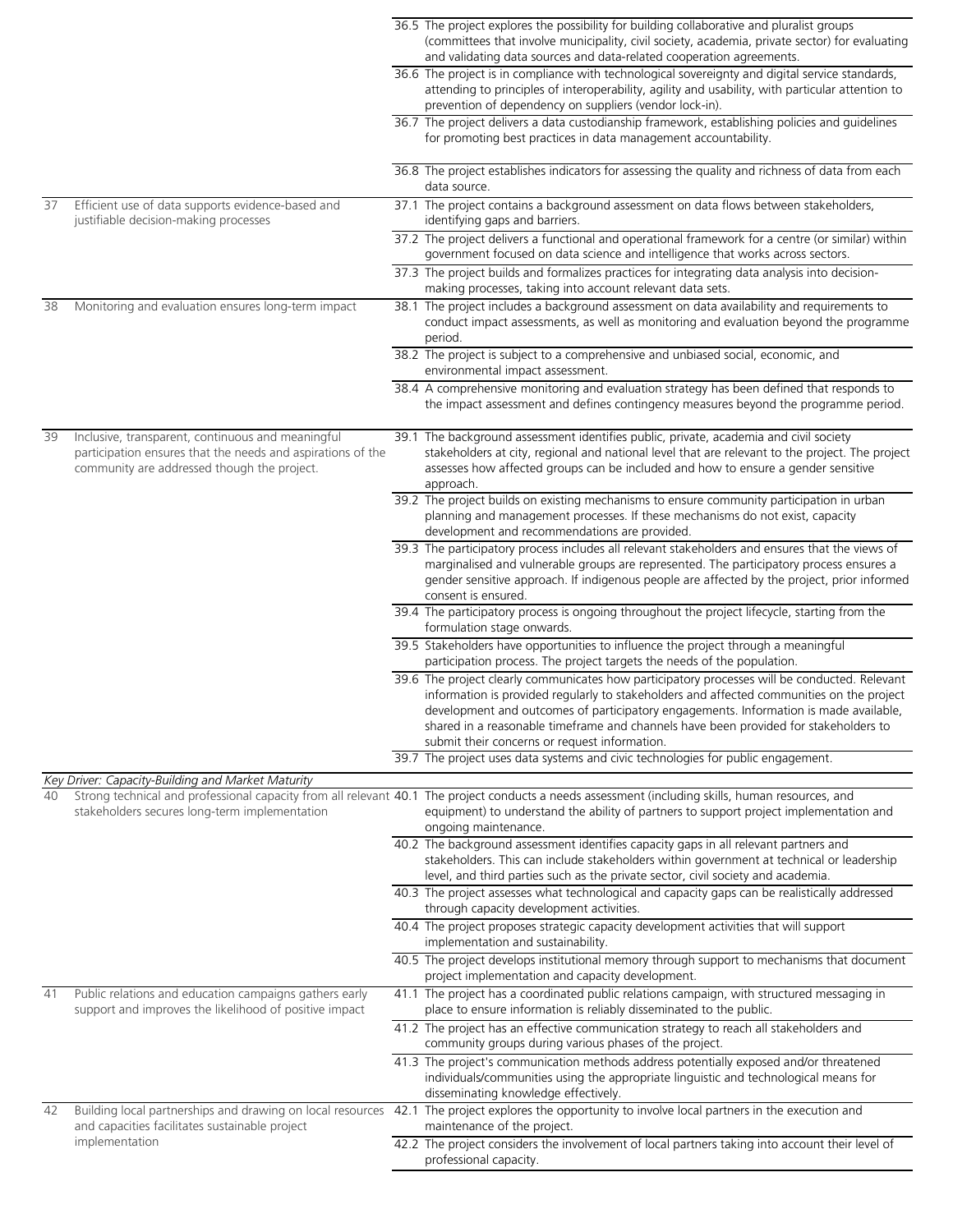|    |                                                                                                                                                   | 42.3 The project considers sustainable practices for the building and execution of the project<br>such as promoting locally sourced materials and resources and minimizing the carbon<br>footprint through sustainable sourcing of materials and transportation.                                                                          |
|----|---------------------------------------------------------------------------------------------------------------------------------------------------|-------------------------------------------------------------------------------------------------------------------------------------------------------------------------------------------------------------------------------------------------------------------------------------------------------------------------------------------|
|    |                                                                                                                                                   | 42.4 The project only proposes international partners for its execution and maintenance where<br>local capacity and market maturity does not meet minimum standards.                                                                                                                                                                      |
|    | Key Driver: Urban Governance and Legal Frameworks                                                                                                 |                                                                                                                                                                                                                                                                                                                                           |
| 43 | Urban planning and regulatory frameworks enable the<br>project's implementation and sustainability in the long<br>term                            | 43.1 The project is based on and takes into account the existing legal frameworks for urban<br>planning.<br>43.2 The project aligns with existing land uses. Changes in land use are enabled by mechanisms                                                                                                                                |
|    |                                                                                                                                                   | in legal frameworks. If these mechanisms do not exist, recommendations are provided.                                                                                                                                                                                                                                                      |
| 44 | Alignment and coherence with existing laws and policies<br>at local, regional and national level enhances the viability<br>and impact of projects | 44.1 The project aligns with existing policies (at local, regional and national level).                                                                                                                                                                                                                                                   |
|    |                                                                                                                                                   | 44.2 The project's development and implementation is enabled through the existing legal<br>framework (at local, regional and national level) in housing, planning, transport,<br>procurement, etc.                                                                                                                                        |
|    |                                                                                                                                                   | 44.3 The project aligns to the city's strategic goals including spatial, economic and<br>environmental strategies as well as existing projects implemented or in the pipeline.                                                                                                                                                            |
| 45 | Action plans for long-term sustainability increase the<br>impact of projects                                                                      | 45.1 The project includes risk assessment and built-in mitigation measures in the event of<br>changes in leadership and lack of commitment to carry out the projects beyond the<br>Programme. This includes but not limited to strengthening institutional ownership both at<br>high political and technical level.                       |
|    |                                                                                                                                                   | 45.2 The project establishes a strategy to continue and maintain the projects after the<br>Programme. This includes but is not limited to establishing clear steps for implementation<br>and defining a process to formalize the project as a legal instrument. .                                                                         |
| 46 | Defined roles and responsibilities at all levels of<br>government provides clarity in case of overlapping                                         | 46.1 The project develops an assessment of the institutional setting and uses this to assign<br>roles, responsibilities and authority to ensure success.                                                                                                                                                                                  |
|    | mandates                                                                                                                                          | 46.2 Roles and responsibilities are assigned based on institutional capacities and abilities.                                                                                                                                                                                                                                             |
|    |                                                                                                                                                   | 46.4 Cross-sector and -government coordination mechanisms help to establish project<br>legitimacy and buy-in, and multi-level coordination mechanisms are in place to ensure<br>effective design and implementation.                                                                                                                      |
|    |                                                                                                                                                   | 46.5 The project proposes third-party partnerships where appropriate to achieve better project<br>outcomes (ie private sector, civil society, and academic).                                                                                                                                                                              |
|    |                                                                                                                                                   | 46.6 Proposed partnerships follow principles of good governance by being transparent, fair and<br>promoting public benefits.                                                                                                                                                                                                              |
| 50 | Ensuring privacy and confidentiality supports the<br>protection of people's rights                                                                | 50.1 The project is backed by a background assessment on local and national legal framework<br>on data disclosure/privacy/sharing, identifying gaps, barriers and possible cultural<br>challenges.                                                                                                                                        |
|    |                                                                                                                                                   | 50.2 The project considers actions to ensure data de-personalization and private data<br>confidentiality, aimed at guaranteeing individuals a right to privacy.                                                                                                                                                                           |
|    |                                                                                                                                                   | 50.3 The project establishes a detailed roadmap describing the process of data disaggregation<br>and depersonalization.                                                                                                                                                                                                                   |
|    |                                                                                                                                                   | 50.4 The project promotes capacity building on data protection, privacy and control, aimed at<br>citizens and private and public data producers.                                                                                                                                                                                          |
|    |                                                                                                                                                   | 50.6 The project defines processes for data protection and security for data management and<br>storage systems, ensuring compliance on protection over the data life cycle.                                                                                                                                                               |
|    |                                                                                                                                                   | 50.7 The project provides best practices for data security and privacy by means of implementing<br>a Data Protection Impact Assessment (DPIA).                                                                                                                                                                                            |
|    |                                                                                                                                                   | 50.8 The project provides policies for monitoring compliance with standards of confidentiality,<br>ethical and moral conduct with regard to data use.                                                                                                                                                                                     |
| 51 | Effective data dissemination to empower individuals and<br>community                                                                              | 51.1 The project considers a demand-based data approach identifying effective ways to<br>disseminate data.                                                                                                                                                                                                                                |
|    |                                                                                                                                                   | 51.2 The project establishes detailed and clear criteria for transparency and levels of openness<br>of data.                                                                                                                                                                                                                              |
|    |                                                                                                                                                   | 51.3 The project delivers a public, intuitive, responsive and assisted digital interface for data<br>visualization/manipulation, allowing for efficient use by citizens.                                                                                                                                                                  |
|    | Key Driver: Financial Strategies                                                                                                                  |                                                                                                                                                                                                                                                                                                                                           |
| 52 | implementation                                                                                                                                    | Realistic long-term financial strategy is essential for project 52.1 The project is based on a background assessment of the financial requirements needed for<br>the execution, maintenance, and operation of the project. It also includes an assessment<br>of existing financial capacity, financing mechanisms, and legal regulations. |
|    |                                                                                                                                                   | 52.2 A financial strategy is developed that is aligned with existing financial capacity. Market<br>conditions (including supply, demand, public budgeting, etc.) as well as political, social<br>and environmental risks are assessed in this strategy.                                                                                   |
|    |                                                                                                                                                   | 52.3 Capital investment is funded through a combination of sources that includes public funds,<br>private sector contributions, and donor grants among others.                                                                                                                                                                            |
|    |                                                                                                                                                   | 52.4 Long-term debt, operations, maintenance and depreciation costs have a dedicated<br>funding stream to draw from.                                                                                                                                                                                                                      |
|    |                                                                                                                                                   | 52.5 Mitigation measures are put in place to prevent common risks to the application of the<br>financial strategy. This should take into consideration rules on cost-effective public<br>procurement, corruption, cost coverages, lower than expected revenue streams and                                                                 |